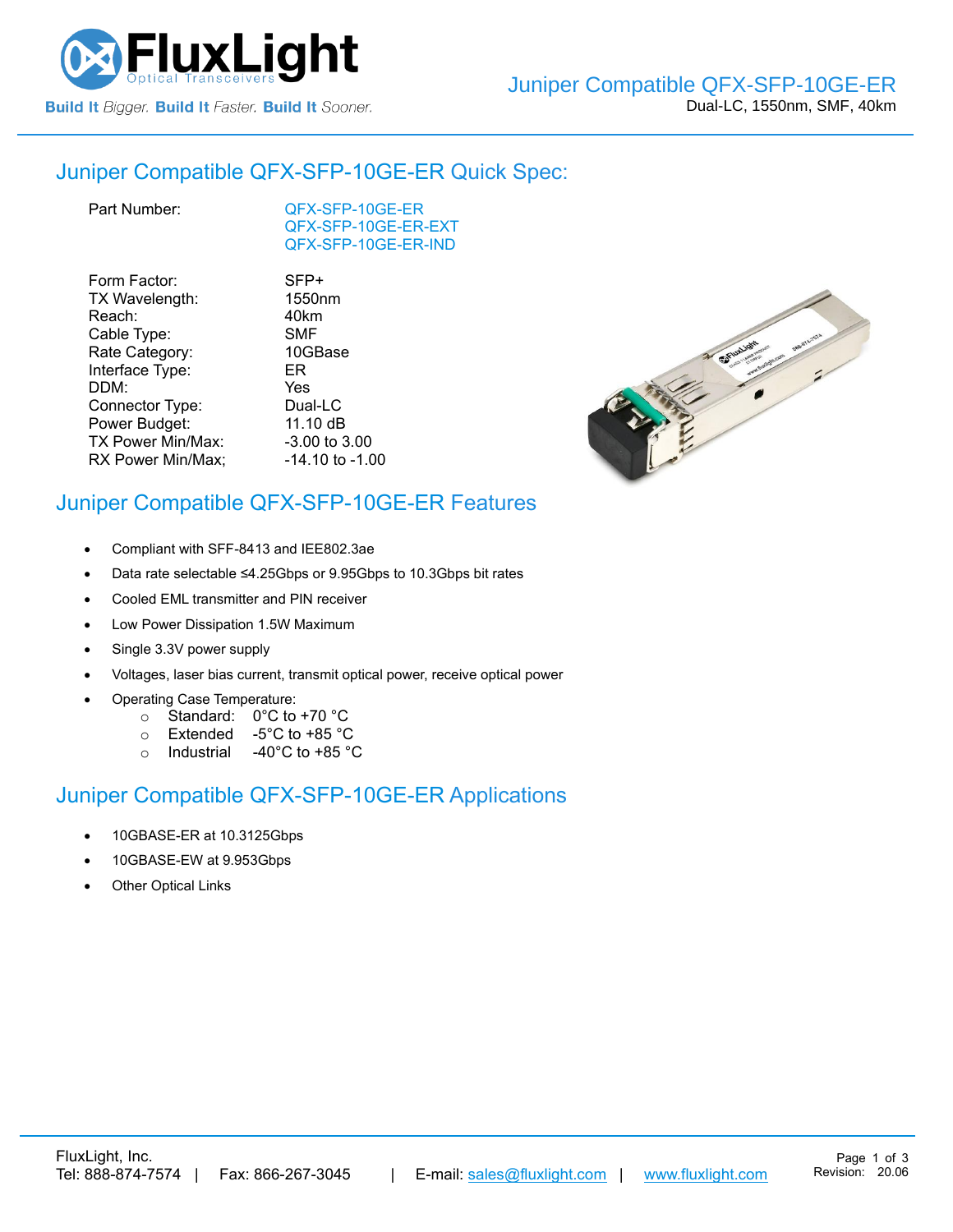

**Build It Bigger. Build It Faster. Build It Sooner.** 

## Electrical Characteristics (Condition: Ta=TOP)

| <b>Parameter</b>                  | <b>Symbol</b> | Min.        | <b>Typ</b> | Max.      | <b>Unit</b> | <b>Notes</b>                          |
|-----------------------------------|---------------|-------------|------------|-----------|-------------|---------------------------------------|
| <b>CML Inputs(Differential)</b>   | Vin           | 150         |            | 1200      | mV p-p      | AC coupled inputs                     |
| <b>Supply Current</b>             | ICC           |             |            | 300       | mA          |                                       |
| Input Impedance (Differential)    | Zin           | 85          | 100        | 115       | ohm         | $\text{Rin} > 100 \text{ kohm } @$ DC |
| Tx_Disable Input Voltage - Low    | VIL           | $\mathbf 0$ |            | 0.8       | V           |                                       |
| Tx Disable Input Voltage - High   | VIH.          | 2.0         |            | 3.45      | V           |                                       |
| Tx Fault Output Voltage - Low     | <b>VOL</b>    | $\mathbf 0$ |            | 0.5       | $\vee$      |                                       |
| Tx Fault Output Voltage - High    | <b>VOH</b>    | 2.0         |            | $Vcc+0.3$ | V           |                                       |
| <b>CML Outputs (Differential)</b> | Vout          | 350         |            | 700       | mV pp       | AC coupled outputs                    |
| Output Impedance (Differential)   | Zout          | 85          | 100        | 115       | ohms        |                                       |
| Rx LOS Output Voltage-Low         | <b>VOL</b>    | 0           |            | 0.5       | $\vee$      |                                       |
| Rx LOS Output Voltage- High       | <b>VOH</b>    | 2.5         |            |           | $\vee$      |                                       |

# Optical Characteristics (Condition: Ta=TOP)

| <b>TX</b>                        |                |                  |                          |                              |                          |                |
|----------------------------------|----------------|------------------|--------------------------|------------------------------|--------------------------|----------------|
| <b>Parameter</b>                 |                | <b>Symbol</b>    | <b>Min</b>               | <b>Typ</b>                   | <b>Max</b>               | <b>Unit</b>    |
| Data Rate                        |                |                  | $\overline{\phantom{0}}$ | 10.3                         | $\overline{\phantom{a}}$ | Gb/s           |
| 9µm Core Diameter SMF            |                |                  |                          | 10                           |                          | K <sub>m</sub> |
| Centre wavelength                |                | λc               | 1530                     | 1550                         | 1565                     | nm             |
| Output Spectral Width(-20dB)     |                | Δλ               |                          |                              | 1                        | nm             |
| Average Output Power             |                | $P_{\text{out}}$ | $-3$                     |                              | $+3$                     | dBm            |
| <b>Extinction Ratio</b>          |                | <b>ER</b>        | 6                        | $\qquad \qquad \blacksquare$ | $\blacksquare$           | dB             |
| Average Power of OFF Transmitter |                |                  |                          |                              | $-30$                    | dBm            |
| Side Mode Suppression Ratio      |                | <b>SMSR</b>      | 30                       |                              |                          | dB             |
| Input Differential Impedance     |                | Zin              | 90                       | 100                          | 110                      | Ω              |
| <b>TX Disable</b>                | <b>Disable</b> |                  | 2.0                      |                              | $Vcc+0.3$                |                |
|                                  | Enable         |                  | $\Omega$                 |                              | 0.8                      | V              |
| <b>TX Fault</b>                  | Fault          |                  | 2.0                      |                              | $Vcc+0.3$                |                |
|                                  | Normal         |                  | 0                        |                              | 0.8                      | $\vee$         |